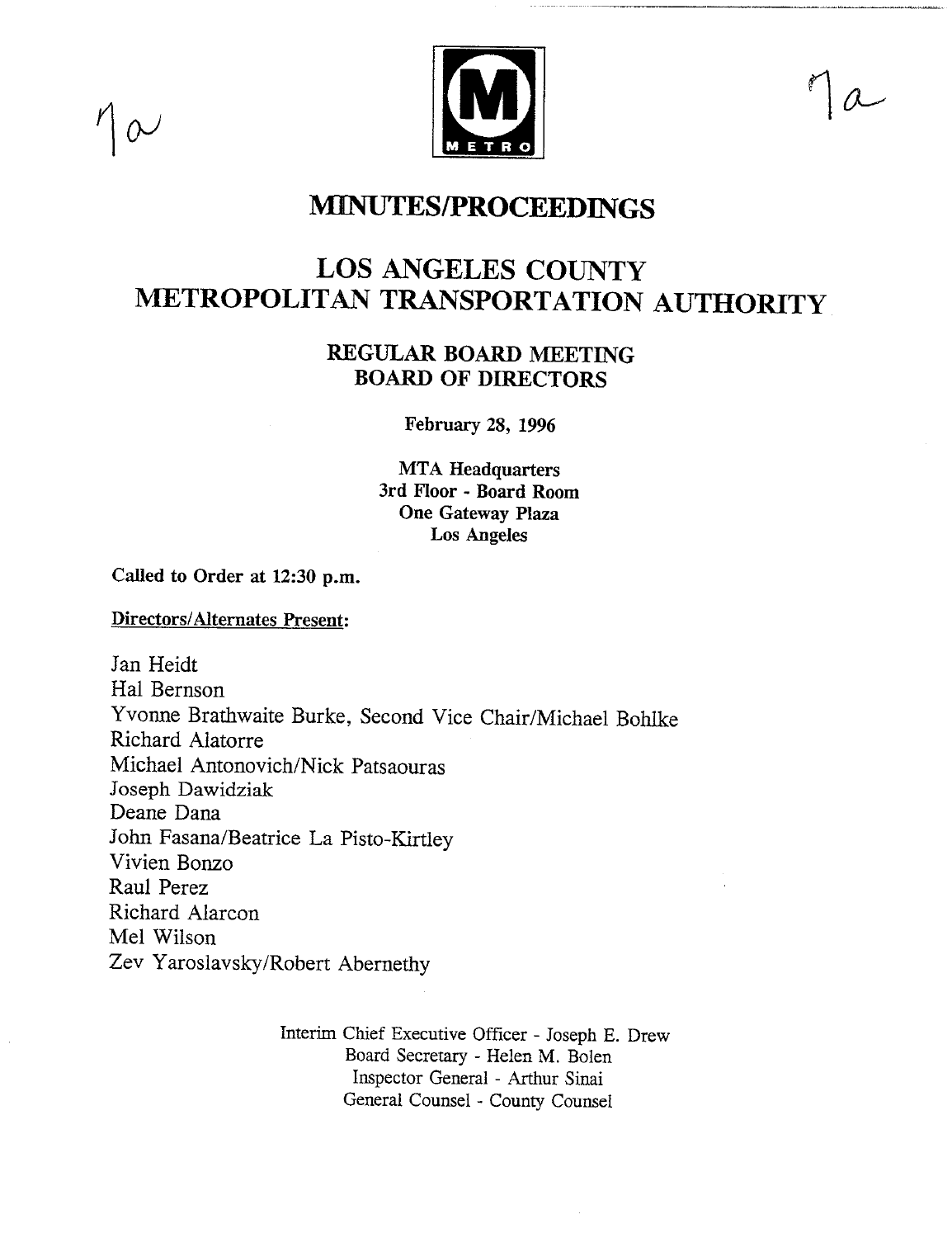#### $1.$ CLOSED SESSION ITEMS

- A. Conference with Real Property Negotiators concerning Price and/or Terms of Payment - G.C. 54956.8
	- Miguel & Alicia Constantino  $1.$ Metro Red Line ED-131 1817 East First Street Boyle Heights

APPROVED Just Compensation - \$1,200,000

 $2.$ City of Los Angeles, Department of Recreation and Parks Pasadena Blue Line Parcels PA-075 & 77 Arroyo Seco Park - Highland Park

APPROVED 8 month Extension of temporary easement - \$60,312 (Total \$158,312)

3. John & Sons Metro Red Line Eastern Extension Parcel No. EE-274 2432 Cesar Chavez Avenue Los Angeles

APPROVED Just Compensation - \$1,250,000

Director Molina/Bonzo indicated a conflict on this item.

#### **B**. Conference with Leqal Counsel

1. Existing Litigation G.C. 54956.9 (a)

Shumaker v. MTA LA BC126729 Hollywood Blvd. Litigation

NO REPORT

2. Anticipated Litigation – Initiation of Litigati  $G.C. 54956.9 (c)$ 

One Case - NO REPORT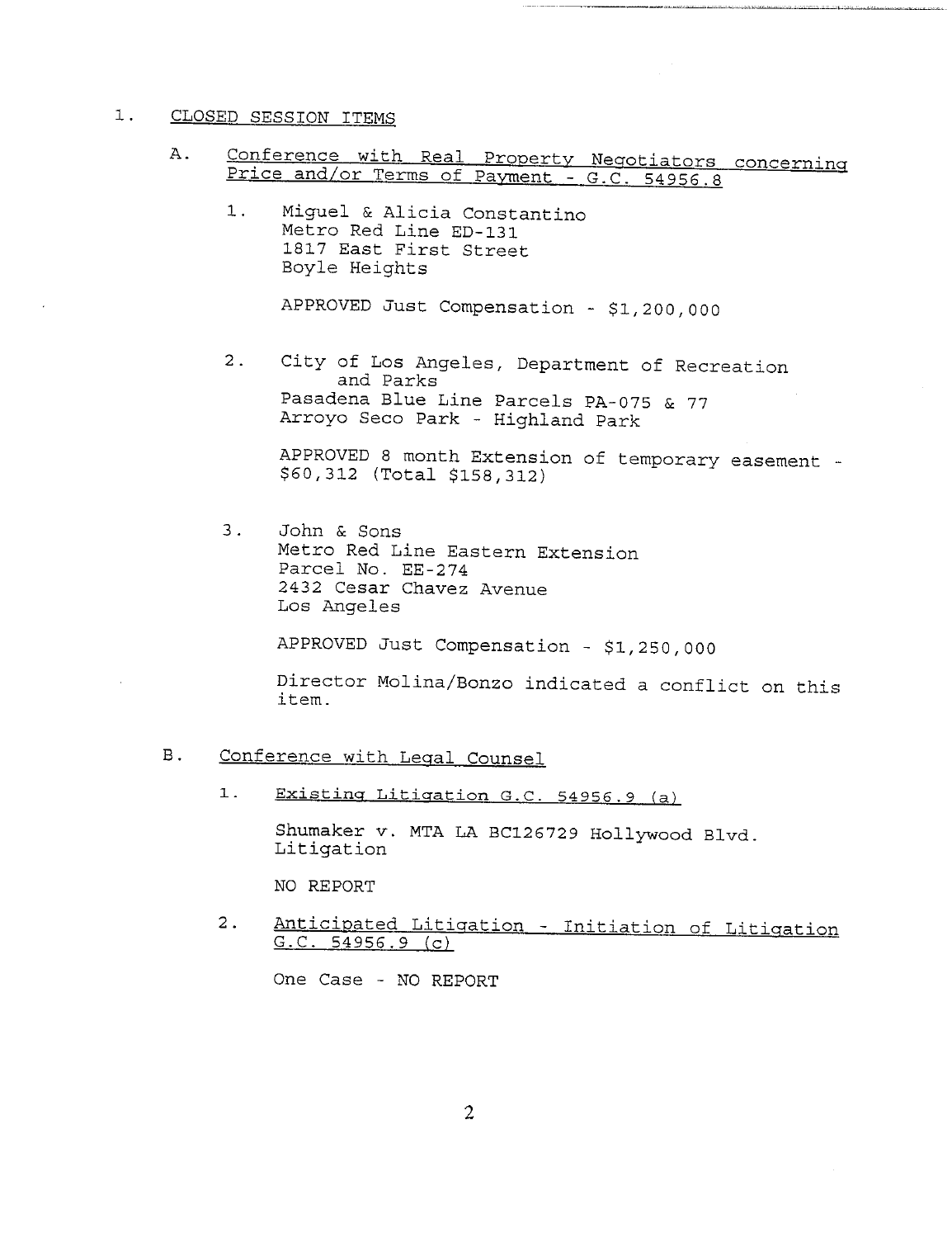C. Conference with Labor Negotiator - G.C. 54957.6

Negotiator: Ramon Raj

Organization: a. Transit Police Officers'

- Association
- $b<sub>1</sub>$ Teamsters Union
- $\circ$ . United Transportation Union
- d. Amalgamated Transit Union
- e. Transportation Communications Union.

NO REPORT

### 2. FLAG SALUTE

## 3. PUBLIC COMMENT:

Director Burke read into the record the following Public Comment Procedures:

"Effective in March 1996 and for all future meetings of the Board, all Public Comment will be heard at the Open Session portion of the meeting beginning at I:00 p.m. Each individual will have the opportunity to speak only once at the time public comment is heard and should include comment on all items. The Public Comment period will last a maximum of thirty minutes. Speakers will be called in the order in which the speaker request forms are received until the thirty minute period has elapsed.

If you are a party to a specific item, you will be called upon to speak at the time that issue is being considered.

The Board is interested in hearing members of the public on their issues. Again, all speakers not a party to a particular item are asked to take advantage of the Public Comment forum at the beginning of the meeting."

Public Comment received from:

E. Mann, K. Ramsey, N. Henry, M. Guarduad, D. Somerscales, R. Zelada, A. Pearl, H. Holmes, C. Mathis, W. Coleman, S. Miller, J. Whitebrook, P. Moser, S. Mandel, J. Walsh, D. Gabbard, L. Karch, H. Watts, T. Hayes, R. Zepeda, G. Dominick, S. Ferguson, R. Mota, K. Utsumi, G. Castro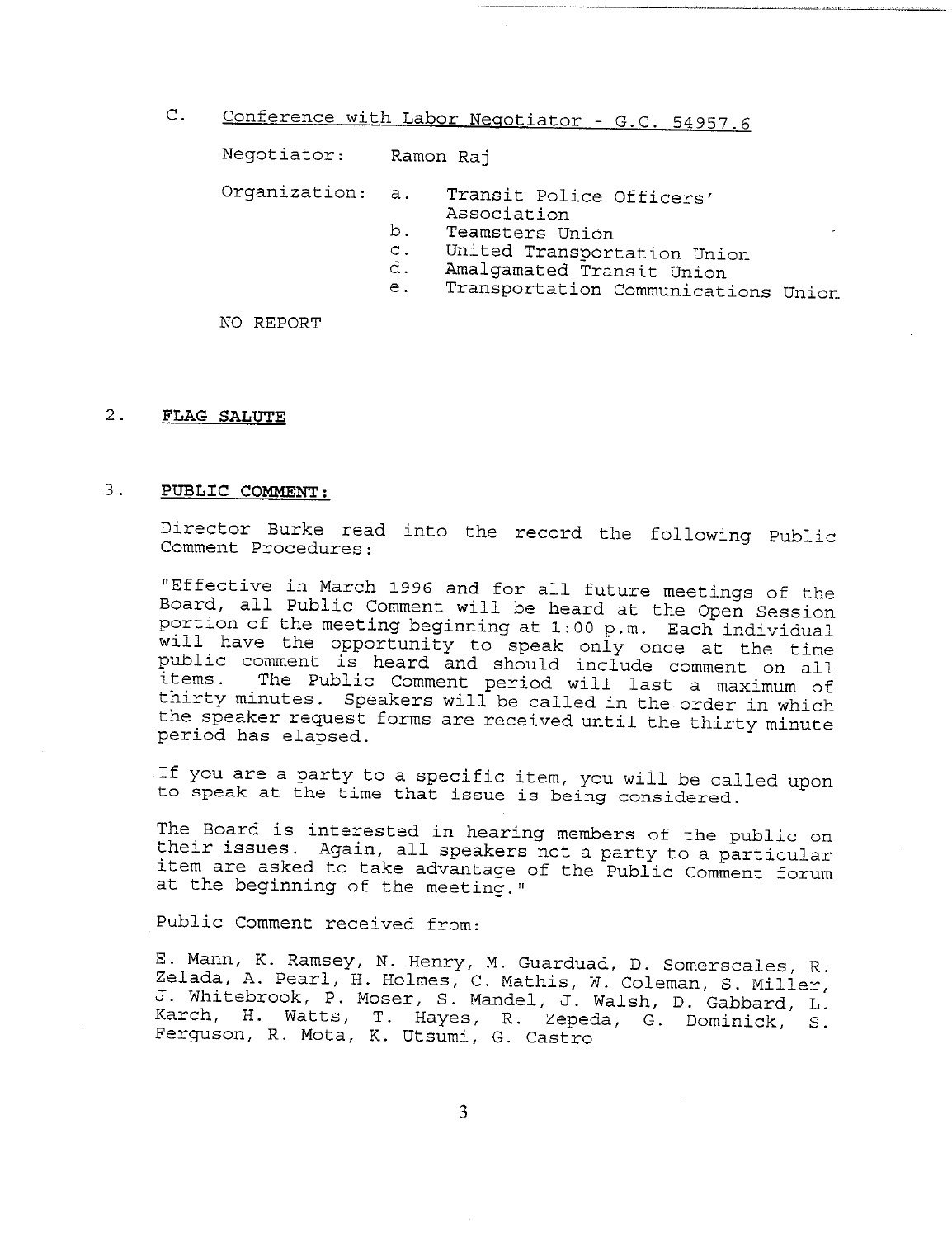Director Yaroslavsky requested a response from staff on the comments made by G. Castro regarding notice received last week of the termination of his company's (CIC Asset Management, Inc.) contract. Ronny Goldsmith responded that several changes were recommended by the Pension Plan Board of Trustees as a result of an analysis of their investment strategy.

Director Wilson suggested that this matter be brought before the appropriate committee and requested a report from staff.

#### $4.$ CHAIR'S REMARKS

A. RECEIVED AND FILED annual report on the Transportation Business Advisory Council (TBAC) and introduced the following TBAC officers:

Hector Castillo, Chair Seraphina Lamb, Secretary Johnathan Hou, 2nd Vice Chair

B. Chairman Burke announced that the meeting would be adjourned in memory of Agnes Elizabeth Schwartze, mother of Judith Schwartze of the Board Liaison Office, and James P. Burgess former RTD Police Chief.

### 5. CHIEF EXECUTIVE OFFICER'S REPORT

- $A$ . RECOGNIZED Operator Donald DeBoe who on October 29, 1995, was attacked and severely beaten when he left his coach to render aid to an accident victim. Donald who spent the next three and a half weeks in the hospital is now recuperating at home and looking forward to the day he can return to work at the MTA.
- $B<sub>1</sub>$ REPORTED on trip to Washington, D.C. and successful testimony before the Transportation Subcommittee.

The CEO also reported that Larry McFarland, President of the Citizens' Advisory Committee, announced that the Outpost Homeowners' Association Board voted not to fund any litigation against the MTA for the tunneling through Hollywood.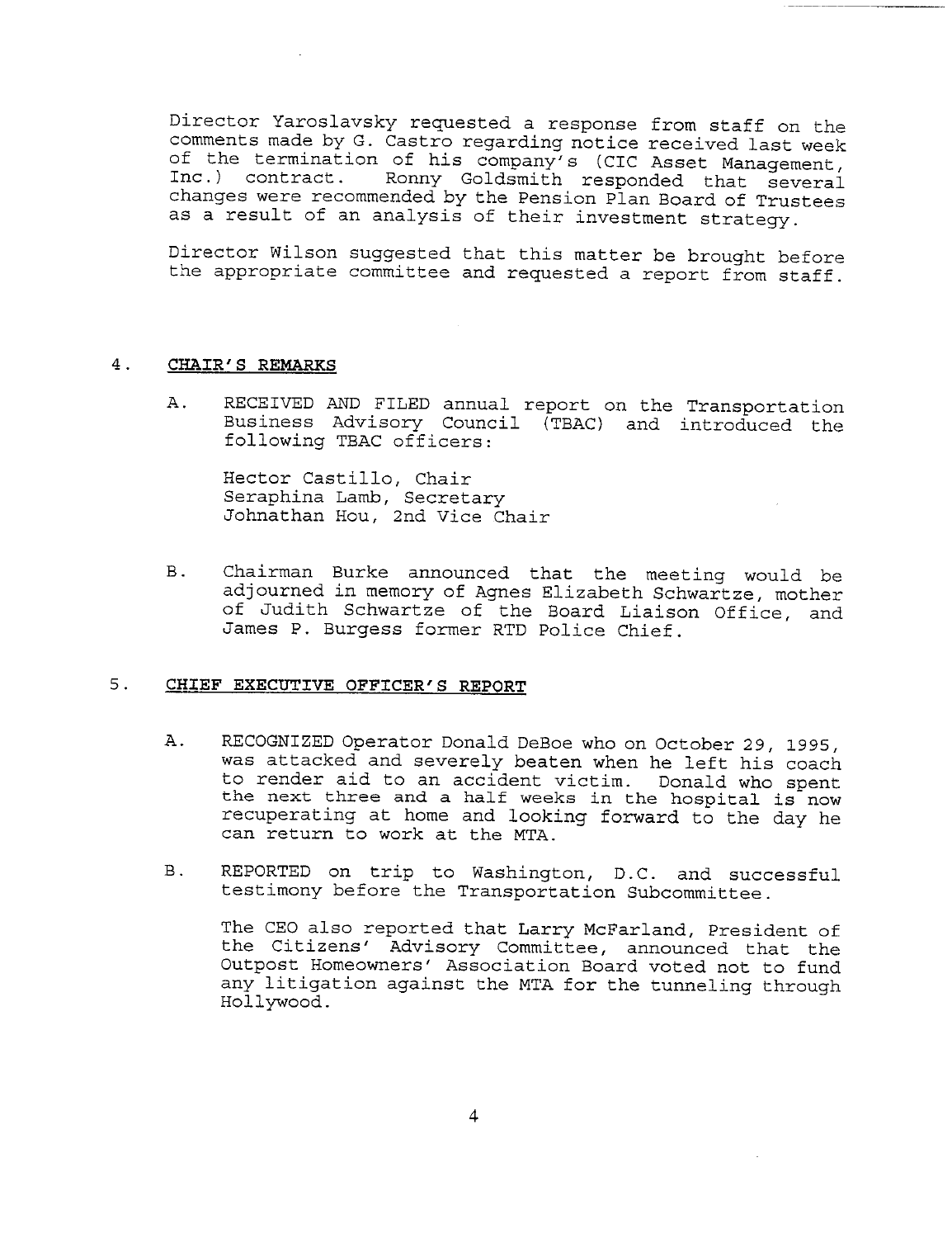## **6. DIRECTORS" SPECIAL ITEMS**

APPROVED, on a Roll Call vote, motion by Director Alatorre, seconded by Director Antonovich, to commemoratively name the Transit Plaza the "Patsaouras Plaza" as a lasting reminder of the outstanding dedication of this generous volunteer.

Ayes: Noes: Abstain: Dawidzia Absent: Antonovich, Alatorre, Burke, Dana, Fasana, Bonzo, Bernson, Alarcon, Wilson, Yaroslavsky Heidt Perez

Director Patsaouras accepted the honor on behalf of his family and thanked his fellow Union Station Gateway Directors for their support and the staff for their dedication and hard work, noting that projects like this are the result of a team effort.

#### 7. **CONSENT CALENDAR**

APPROVED:

- a. Minutes of the January 24, 1996 Board Meeting;
- Minutes of the December 20, 1995 and January 19, 1996 b. Citizens Advisory Council Meetings;
- $\mathbf{C}$ . Items 12, 14, 23 and 29 and 31 were removed from the Consent Calendar for discussion and/or public comment. Items I0, II, 15, 20, 21, 26, 30 and 32 of the Consent Calendar were approved on one motion on the following Roll Call Vote:

Ayes: Noes: Abstain: Absent: Antonovich, Alatorre, Burke, Dawidziak, Dana, Fasana, Bonzo, Bernson, Alarcon, Wilson, Yaroslavsky, Heidt None None Perez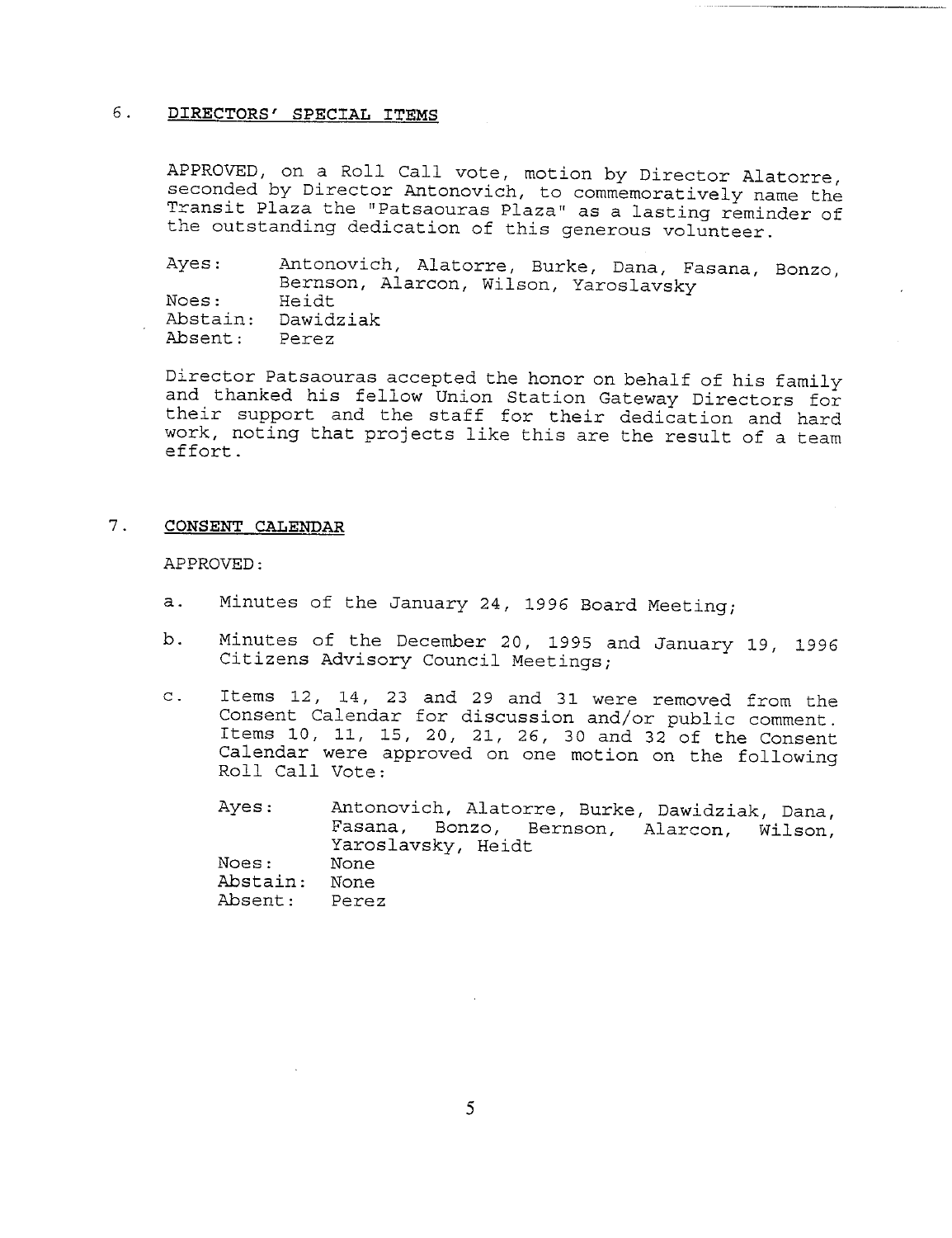#### **GENERAL - Items 8 & 9**

APPROVED, on a Roll Call Vote, a contract with NuStats  $8.$ International, Austin, TX, for the **Customer Satisfaction/Service Planning Market Research Project for a** fixed price of \$565,837.

Ayes: Noes: Abstain: Alarco Absent: Wilso Antonovich, Alatorre, Burke, Dawidziak, Dana, Fasana, Bonzo, Perez, Bernson, Yaroslavsky, Heidt None

Director Alarcon indicated a conflict on this item.

- 9. REMOVED FROM THE AGENDA by staff, report containing a recommendation to approve:
	- $a.$ **the restructuring of the Proposition A Series 1989-A** Bonds **and Proposition** C 1993-A Bonds;
	- b. negotiation of fees with the original underwriter, PaineWebber; and
	- c. procurement of other required services related to the restructuring.

#### **REAL ESTATE & ASSET DEVELOPMENT COMMITTEE - Item 10**

i0. APPROVED on Consent Calendar, a five year **revenue lease** with L.R.W. Investment Company, dba WallyPark, for real property. owned by MTA located at 6141 Century Boulevard, Los Angeles, for a total guaranteed rental payment of \$700,000 over the first five year term, with an option for annual extension of the lease thereafter.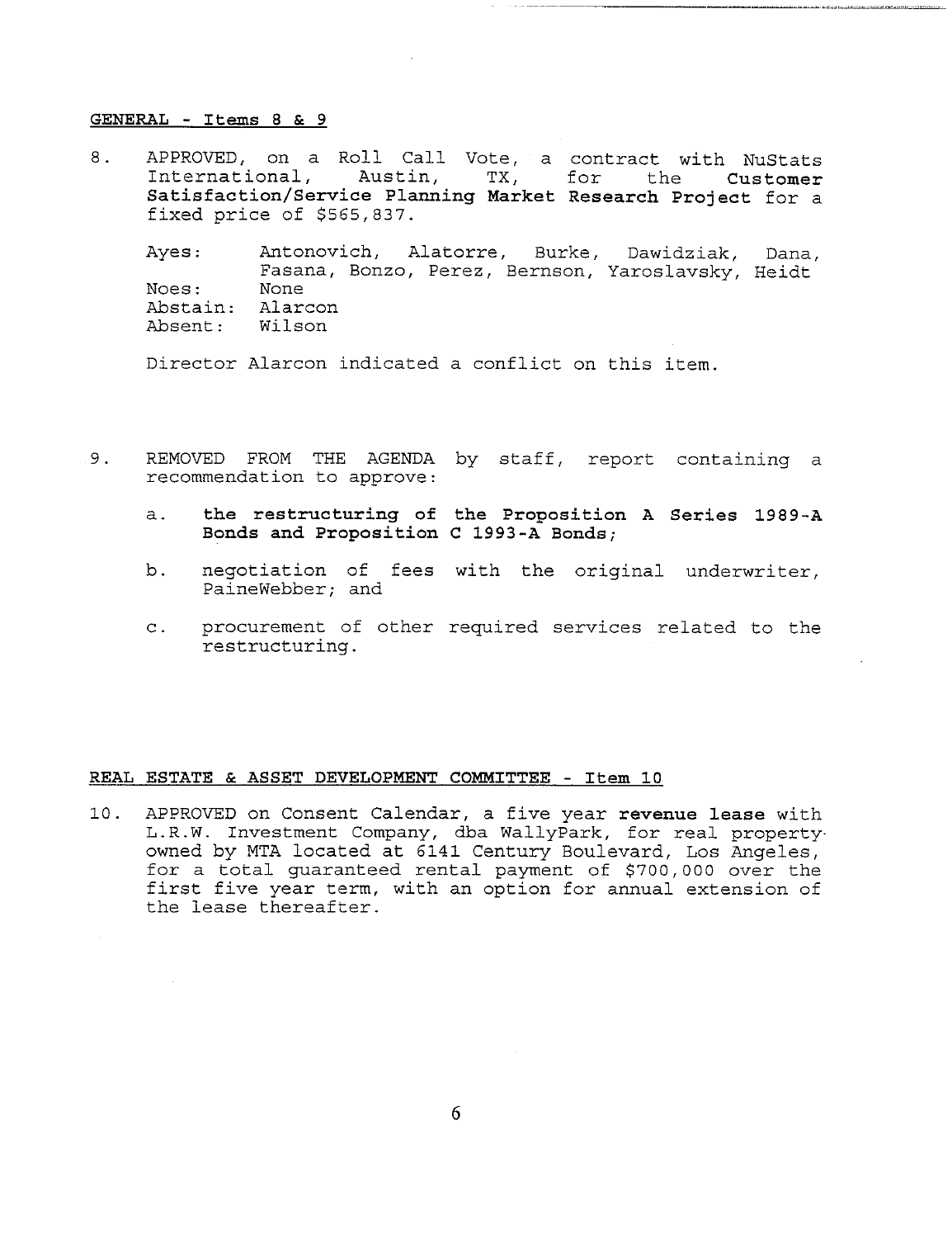## FINANCE & BUDGET COMMITTEE - Items 11 & 12

- ii. APPROVED on Consent Calendar, amendment to Contract No. 5852 with Hertz Claims Management (HCM), Pasadena, the MTA's Third **Party Claims Administrator** (TPA) for workers' compensation claims, covering funding in the amount of \$3,243,196 for the six month period commencing March i, 1996 during which time an RFP will be issued for this service.
- 12. ADOPTED on Consent Calendar, amendments to the LACMTA **Investment Policy.**

# OPERATIONS COMMITTEE - Items 13 through 15

- 13. CARRIED OVER to March 6 Special Board Meeting, report: containing a recommendation to award a contract to A & A Associates, Santa Fe Springs, the lowest responsi responsive bidder in the fixed price amount of \$1,897,949, covering the **construction of compressed natural gas fueling facility** at Division 18.
- 14. APPROVED, on a Roll Call vote, award of a contract to Regent International, Brea, the lowest responsible bidder to provide the MTA's estimated annual usage of 8,000,000 gallons of **ethanol fuel** at an estimated annual cost of \$8,796,800, subject to resolution of protest.

Ayes: Noes: Abstain: Dana, Wilso Absent: None Antonovich, Alatorre, Burke, Dawidziak, Fasana, Bonzo, Perez, Bernson, Alarcon, Yaroslavsky, Heidt None

Comment received from D. Gabbard, R. Short, R. Vind, P. Kelly, M. Robbins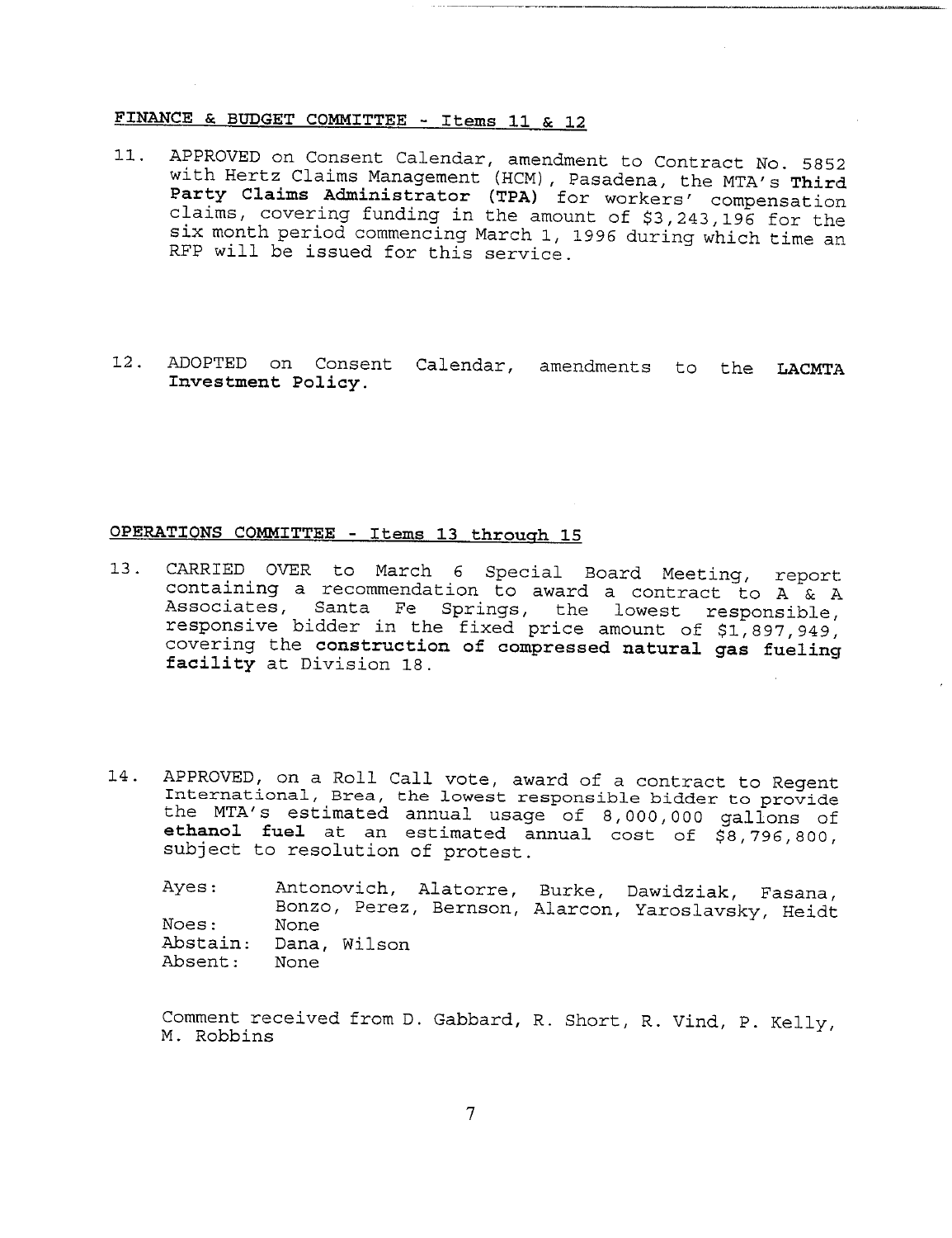15. APPROVED on Consent Calendar, rejection of all bids submitted for the installation of a Bus Interior Cleaning System at Division 5, and to authorize the reissuance of bids for this procurement.

# **COST CONTAINMENT, CONTRACTS & EFFICIENCY COMMITTEE - Item 16 & 23**

- 16. APPROVED the following cost **containment actions** AMENDED to delete Paragraph "c" and include the statement that as of June 26, 1996 Board Meeting, the MTA will accept no further changes to the Pasadena Blue Line:
	- approve recommended reductions totaling approximately a. \$193.8 million and approve a new budget of \$803.9 million, resulting in a new Pasadena Blue Line (PBL design criteria/project scope and complete the project for revenue operations in 2001, with staff reporting quarterly a status of the cost reduction effort with budget and schedule forecasts; and
	- b. approve for Contract No. E0070 with Engineering Management Consultant (EMC) which will allow the PBL Project to proceed immediately with redesign activity:
		- the award of Contract Work Order (CWO) No. 36 in  $1.$ amount not to exceed \$3 million to allow consultant to proceed immediately with redesign, consultation with impacted cities and community groups, and other studies for the cost reduction work; and
		- a \$3 million increase to the Authorization for  $2.$ Expenditure (AFE) for a revised total AFE \$75,196,837, with staff reporting back in June, 1996 with a status and final effort required to complete final design for the PBL Project;
	- $\overline{c}$ . retain current construction methodology, i.e. design, bid, construct, and not change to Design-Build  $(D/B)$  or Design, Build, Operate and Maintain (DBOM) as described in the Booz, Allen & Hamilton (BAH) report; and
	- d. reaffirm MTA commitment to the PBL Project and the financial capacity to fund the Project with an ROD in 2001.

Director Burke/Bohlke, conflicts on this item. Antonovich/Patsaouras indicated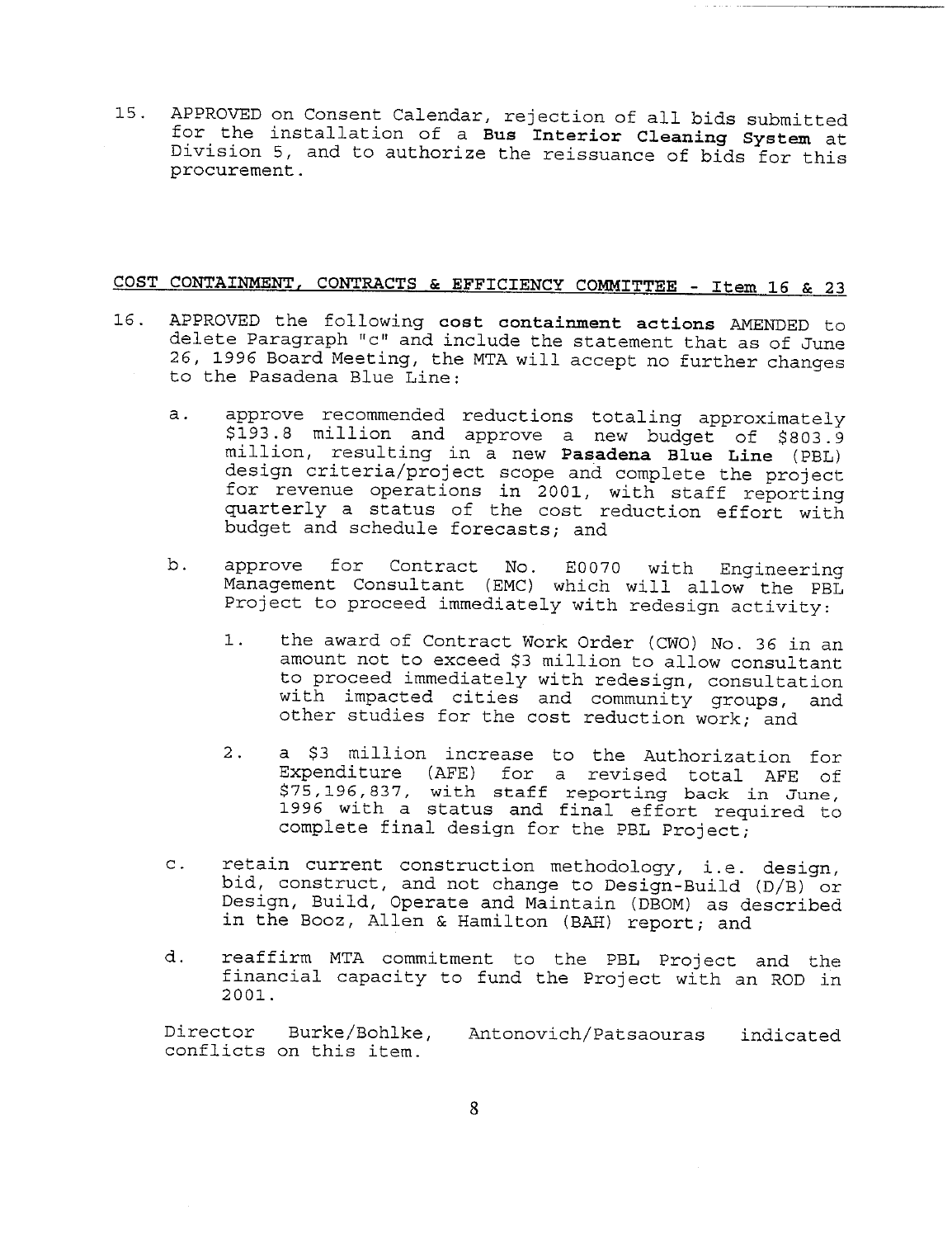Comment received from: A. Cebada, A. Villicana, C. Madrid, P. Little, D. Drier, W. Love, D. Lovie, B. Mabie, N. Possert, E. Lopez, E. Rodriguez, M. Wallace, J. Nuchols, K. Perez, M. Salas, C. Thompson, K. Downey, C. Johnson, R. Tyler, G. Anthone, D. Jones, T. Allen, P. Moser, C. Rice, E. Mann, K. Park, V. Parks, K. Ramsey, Iglauer, M. Hernandez, T. Hayes, R. Bergous, C. Mathis, S. Miller, J. Walsh, N. Henry, B. Kovar, N. Lawrence, D. Cohen, D. Olivas, P. Hawkey, E. Toro, T. Masilko, R. Cole, J. Barker, T. James

Director Patsaouras sought confirmation from staff that they were seeking approval for \$193 million in reductions and a new budget of \$803 million. He noted some of the reductions, e.g. elimination of the public address system, elimination of the closed circuit T.V. system, replacement of picket fencing with chain link, reduction in landscaping, simplification of stations, and questioned the implications of some for safety and security. He asked if concrete is being used which will crack in four to five years and have to be replaced. He requested a report from staff regarding security and liability implications.

Director Heidt spoke in favor of completing the line. She said she would like assurance that if cost overruns occur, the revenue operation date would be slipped and no money would be taken away from bus operations.

Director Yaroslavsky enumerated a list of assumptions he feels the MTA has made:

- a. That the estimates for this project are sound;
- $b$ . That all financial assumptions are sound on other projects and other operational needs.
- That the MTA will win the lawsuit brought by the Bus  $\mathbf{C}$ . Riders' Union.

He then asked what will happen if one or more of the assumptions is wrong. What happens if another problem occurs like the sinkhole on the Red Line. What happens if the \$803 million becomes \$I billion. What if congress reduces the appropriation to the rail capital program. What would take priority.

Linda Bohlinger responded that in accordance with existing policy and the signed agreement with the federal government the Red Line is the MTA's top priority.

Director Alatorre made a MOTION, seconded by Director Bernson, to approve the committee recommendation.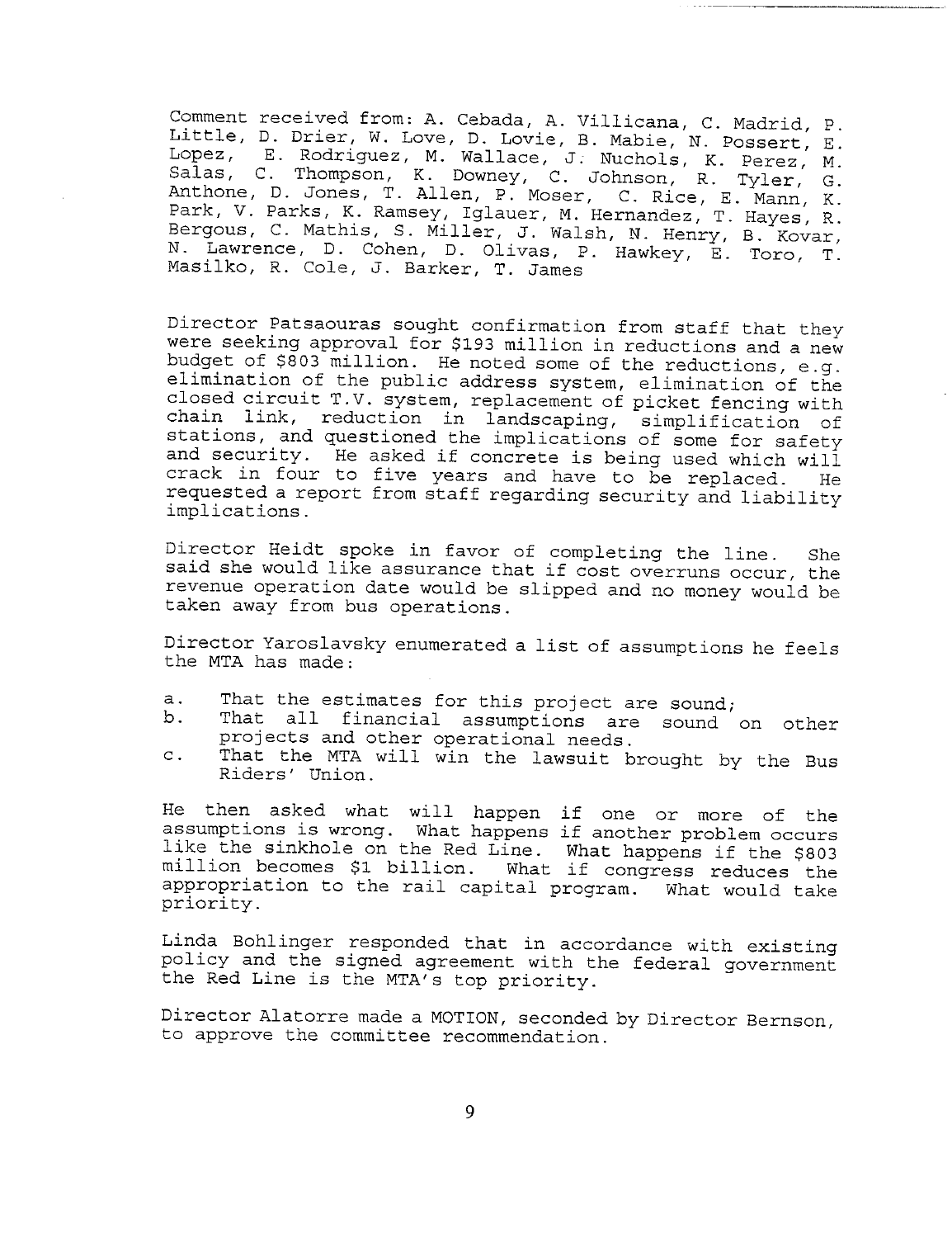Director Dawidziak expressed a lack of comfort with the UCLA forecast of 5% growth in Prop A & C revenues. He then offered an AMENDMENT to the motion, seconded by Director Heidt, that each time revenue projections are less than forecast on a yearly basis, there be a corresponding slip in the revenue operation date and a report to the Board. The amendment FAILED on the following Roll Call Vote:

Ayes: Noes: Abstain: .Absent: Dawidziak, Wilson, Yaroslavsky, Heidt Alatorre, Dana, Fasana, Bonzo, Perez, Bernson<br>11 Alarcon Antonovich, Burke None

The committee recommendation was APPROVED on the following Roll Call Vote:

Ayes: Alatorre, Dana, Fasana, Bonzo, Perez, Bernson, Alarcon, Wilson, Heidt Dawidziak, Yaroslavsky Antonovich, Burke None Noes: Abstain: Absent:

Director Antonovich submitted two motions which were APPROVED on unanimous voice votes.

- a. Move that this Board instruct staff to report back at the April Cost-Containment Committee meeting with turnkey options within the Pasadena Blue Line project that include: specific stations; the yard and shop; train control system; system equipment; and system electrification; and
- b. Move that this Board instruct staff to begin a comprehensive analysis of projects which might benefit from turnkey applications. This analysis should include a complete strategic plan which addresses issues such as advantages/disadvantages, costs/savings, regulatory/ legislative barriers as well as the necessary next steps. Finally, staff should inform the Board of its progress at appropriate points in the planning process.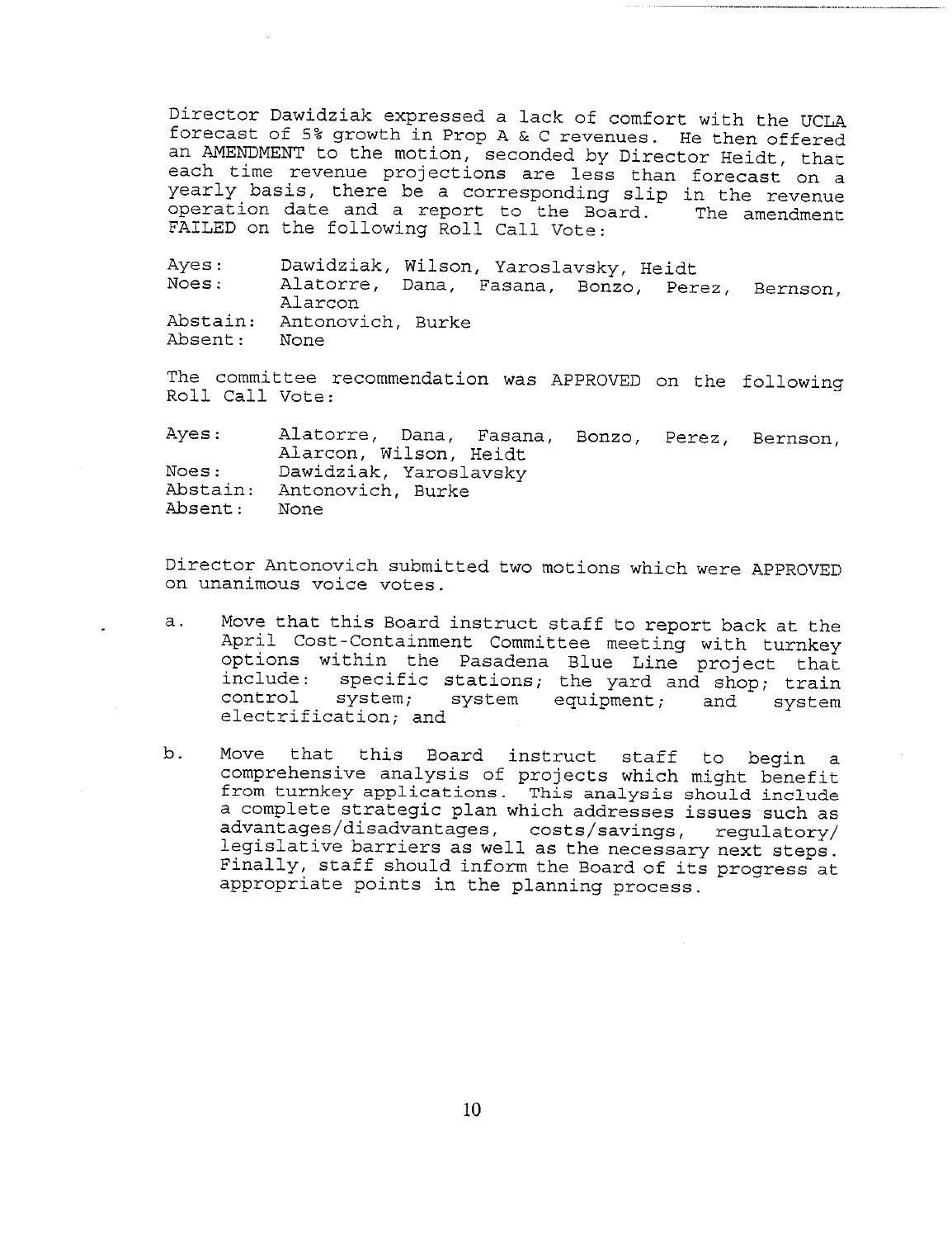**JOINT COST CONTAINMENT, CONTRACTS & EFFICIENCY COMMITTEE OPERATIONS COMMITTEE- Item 17**

- 17. APPROVED:
	- reaffirmation of the Alternative Fuel Initiative (AFI)  $\overline{a}$ . policy;
	- issuance of a DUAL bid for 200/250 Compressed Natural Gas  $b$ . (CNG) buses and a Request for Proposal (REP) for up five Hybrid Electric Buses;
	- conversion of three Ethanol/Methanol buses to diesel  $\mathsf{C}$ . engines to assess the technical, air emissions, cost and reliability impact;
	- d. continued evaluation and working with industry and other technical resources to seek improvement to the performance of the ethanol/methanol engines ;
	- e. continuing to improve the MTA emissions profile;
	- f. working with interested parties on evaluating the conversion of Ethanol/Methanol buses to diesel; and
	- g. continuing to be an industry leader by pushing the Advanced Technology Transit Bus (ATTB) and Hybrid Electric Buses.

Comment received from: P. Moser, E. Mann, T. Hayes, C. Thompson, E. Hays, M. Delatorre, L. Barillas, A. Miller, R. Burgous

One hundred fifty individuals submitted cards in support of the Bus Riders Union "Billions for Buses" Plan.

Joseph Drew reported that methanol buses get about one mile to a gallon of fuel and the engines have to be rebuilt yearly. He related that at Division I, after a 30% spare ratio had been consumed, 30 operators still could not roll out. Thirty three out of one hundred methanol buses are out of service at this time.

Mr. Drew commented that the MTA does have a partnership. In the initial agreement the Gas Co. has agreed to purchase MTA NoX emissions credits for \$850,000 which is approximately two They have also agreed to a participation level of \$500,000 toward the CNG fleet as well. The AQMD will support the 200 vehicle purchase with a contribution of \$4 million.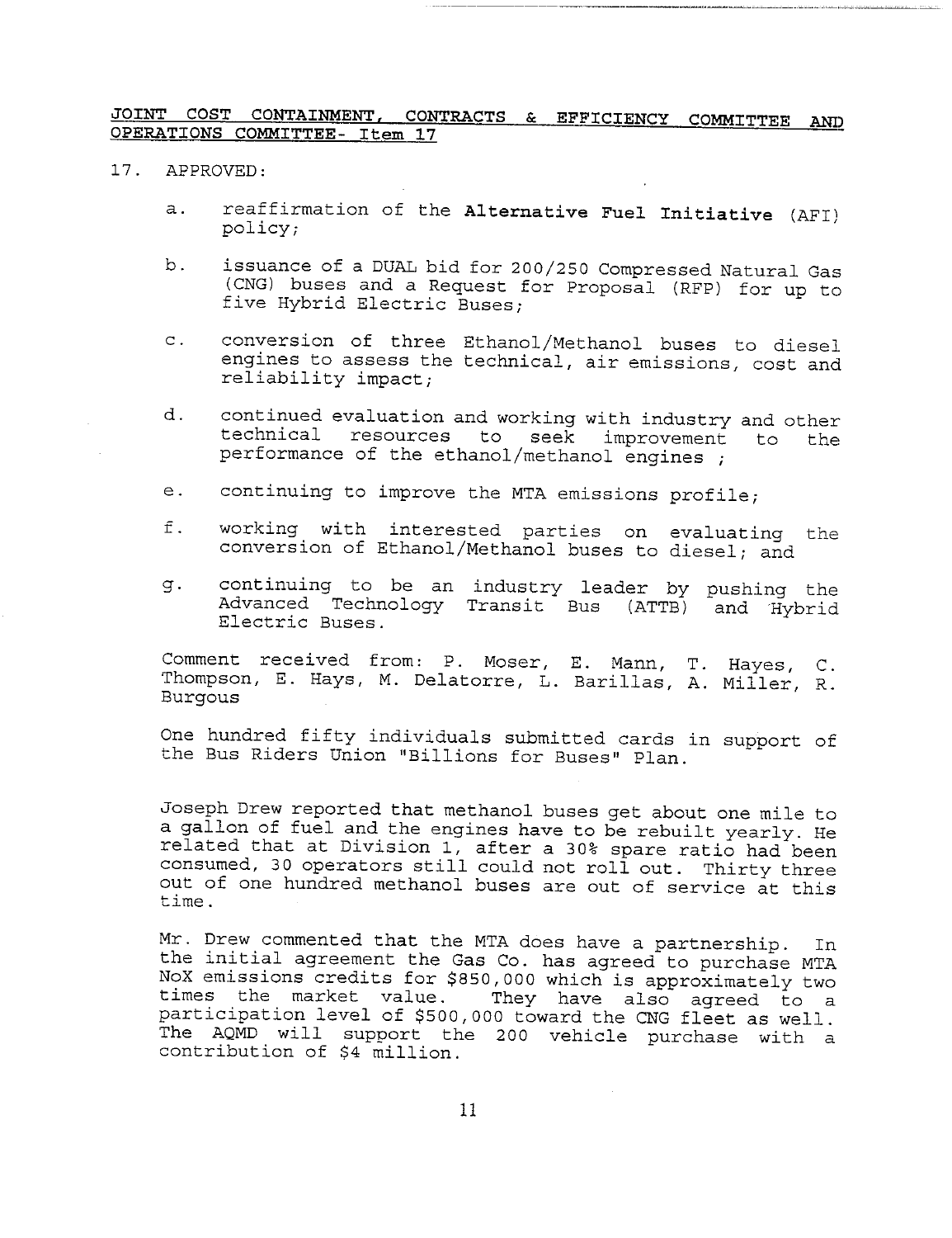Former Director Villaraigosa has committed to working for legislation to allow the Gas Co. to work in a more entrepreneurial way.

Director Alarcon made a MOTION to amend paragraph C of the staff recommendation to include the conversion of three methanol buses to CNG along with the three proposed to be changed to diesel. Director Bernson seconded the motion.

The MOTION FAILED on the following Roll Call Vote:

Ayes: Noes: Abstain: Absent: Bernson, Alarcon, Wilson, Yaroslavsky Antonovich, Alatorre, Burke, Dawidziak, Dana, Fasana, Bonzo, Perez, Heidt None None

Joe Drew noted that the conversion of methanol vehicles to diesel will cost approximately \$17 million. Converting to CNG would cost three times as much.

Director Yaroslavsky made a MOTION, seconded by Director Alarcon, to purchase an additional 50 buses.

Joe Drew reminded Board members that staff is only requesting permission to go out for bids which could easily be sought for 200 or 250 buses. Director Yaroslavsky agreed with that approach and AMENDED his MOTION to require a dual bid for 200 and 250 buses.

The Yaroslavsky motion as amended was APPROVED on the following Roll Call Vote:

Ayes: Antonovich, Alatorre, Burke, Dawidziak, Fasana, Bonzo, Perez, Bernson, Alarcon, Yaroslavsky, Heidt Noes: Dana Abstain: None Absent: None Wilson,

Director Antonovich asked staff to look into the possibility of leasing buses from another fleet. Art Leahy responded that available coaches would probably have diesel engines and not be equipped with wheelchair lifts, but staff would seek information regarding that option.

APPROVED, on a unanimous voice vote, staff recommendation AS AMENDED.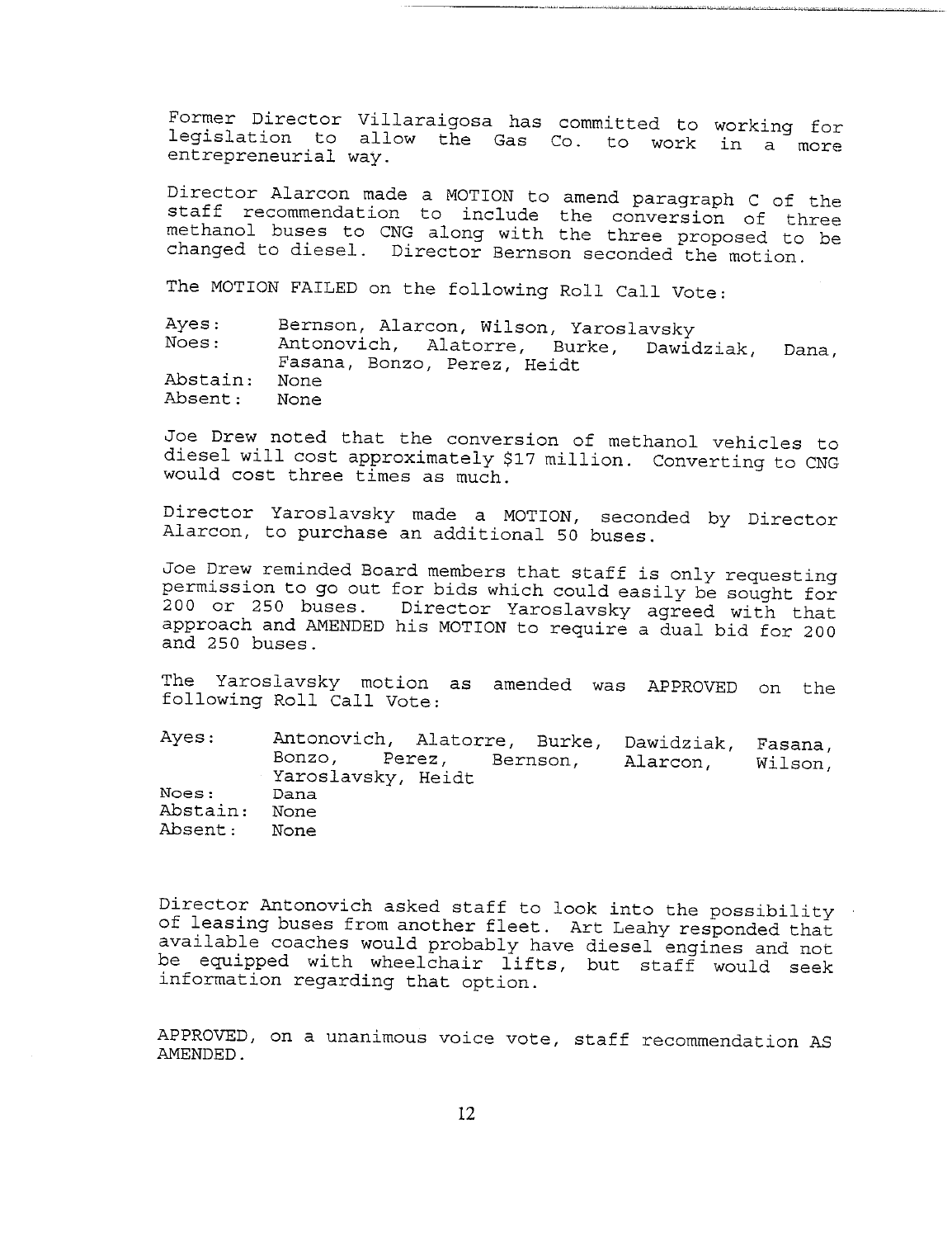# **EXECUTIVE MANAGEMENT COMMITTEE - Items 18 through 19**

- 18. CARRIED OVER recommendation to adopt a uniform policy so that:
	- a. all MTA employees pay the full cost of **California State Disability Insurance** (SDI) ; and
	- b. all MTA non-represented employees, upon retirement, are paid their sick leave at 75% value.
- 19. REMOVED FROM THE AGENDA by staff, report containing a recommendation to approve:
	- the first of four one-year options extending a unit rate  $a.$ contract from March I, 1996 through February 28, 1997 with PharmChem Laboratories, Inc., Menlo Park, the primary laboratory providing **clinical laboratory services** for the MTA for an estimated amount not to exceed \$165,000; and
	- the remaining three one-year option periods for a total b. contract amount not to exceed \$800,000 (if all options are exercised), subject to availability of funding.

# **CONSTRUCTION COMMITTEE - Items** 20 throuqh 29

20. APPROVED on the Consent Calendar, an Authorization for Expenditure (AFE) for Contract No. EN025 with Parso Engineering Sciences, Inc., covering **environmental engineering** services in the amount of \$300,000.

Director Antonovich/Patsaouras indicated a conflict on this item.

- 21. APPROVED on the Consent Calendar:
	- the addendum **to the Supplemental Envirorunental Impact** a. **Report; |**
	- adoption of the project changes **for the Metro Red Line,** b. **Segment i Maintenance-of-Way Facility;**
	- c. issuance of a Notice of Determination.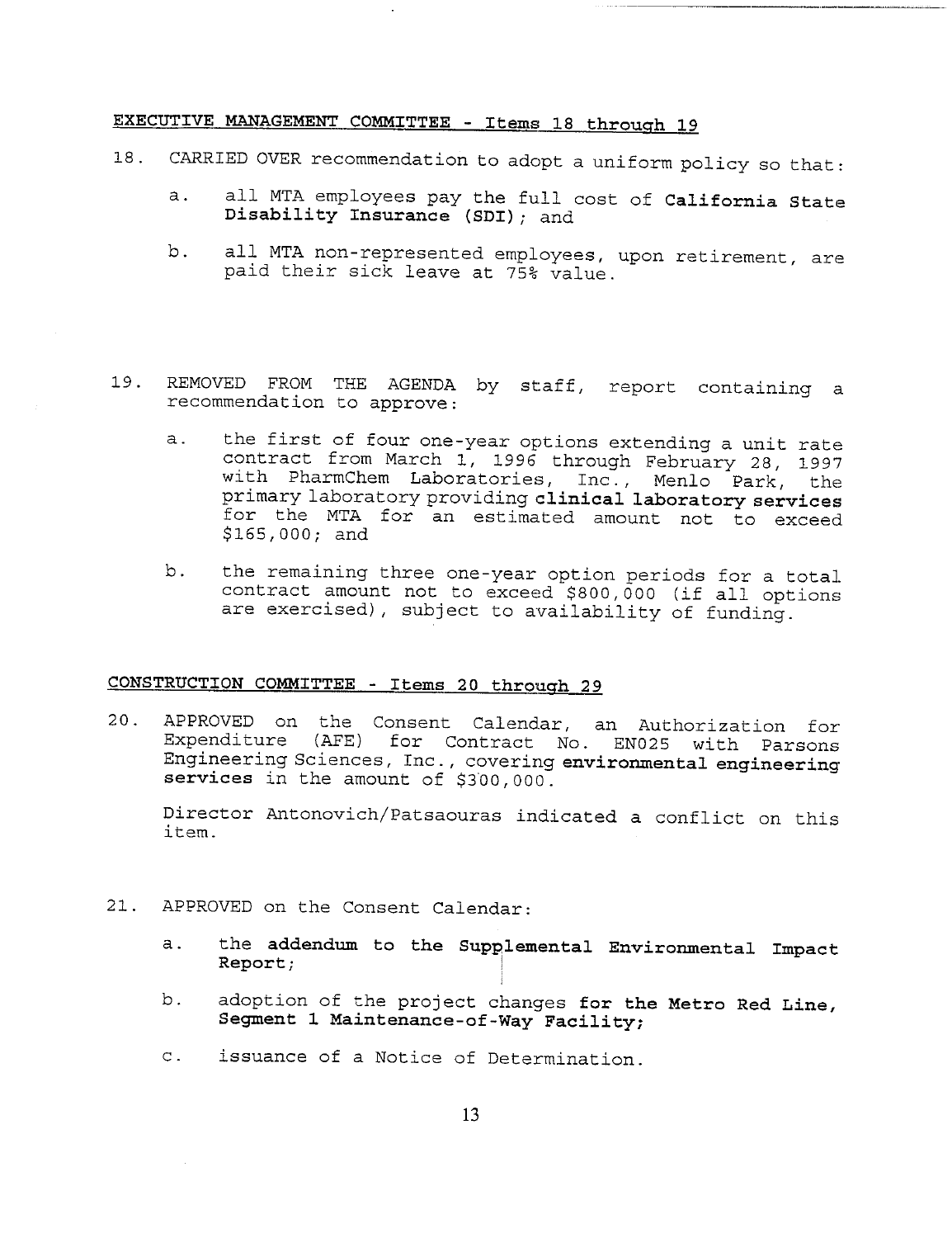### 22. APPROVED:

- a. Amendment No. 24 to Contract No. 3369 with Parsons-Dillingham (PD) covering **construction management services** on the Metro Red Line, Wilshire and Vermont/Hollywood Corridors, in the amount of \$21,601,026, which increases the total contract value to \$162,577,492 and is not within the Board approved Authorization for Expenditure (AFE) amount of \$145,945,077; and,
- an increase to the Authorization for Expenditure (AFE) b. the amount of \$18,932,415, for a revised total AFE amount of \$164,577,492.

## **(Required vote of principals)**

Director Antonovich/Patsaouras indicated a conflict on this item.

Comment received from: H. Watts, D. McClure

- 23. APPROVED, on a Roll Call vote, an increase in:
	- $a.$ the Metro Red Line, Segment 2, Wilshire and. Vermont/Hollywood Corridor Project budget covering **funding** of work **associated with the completion of the** B251 contract, in the amount of \$66,700,000 which will be established in a distinct account and reimbursed with any proceeds from MTA action against the original B251 contractor or surety, insurance settlements or other cost recovery activities associated with the B251 contract termination; and
	- b. the project budget in the amount of \$56,400,000 to fund the project estimate at completion, resulting in a total increase of \$123,100,000 and a revised total project budget of \$640,781,000 with no recommended change to the current December 31, 1998 Revenue Operations Date (ROD) at this time.

Ayes: Noes: Abstain: Fasan Absent: Alatorre, Burke, Dawidziak, Dana, Perez, Wilson, Yaroslavsky Antonovich, Heidt Bonzo, Bernson, Alarcon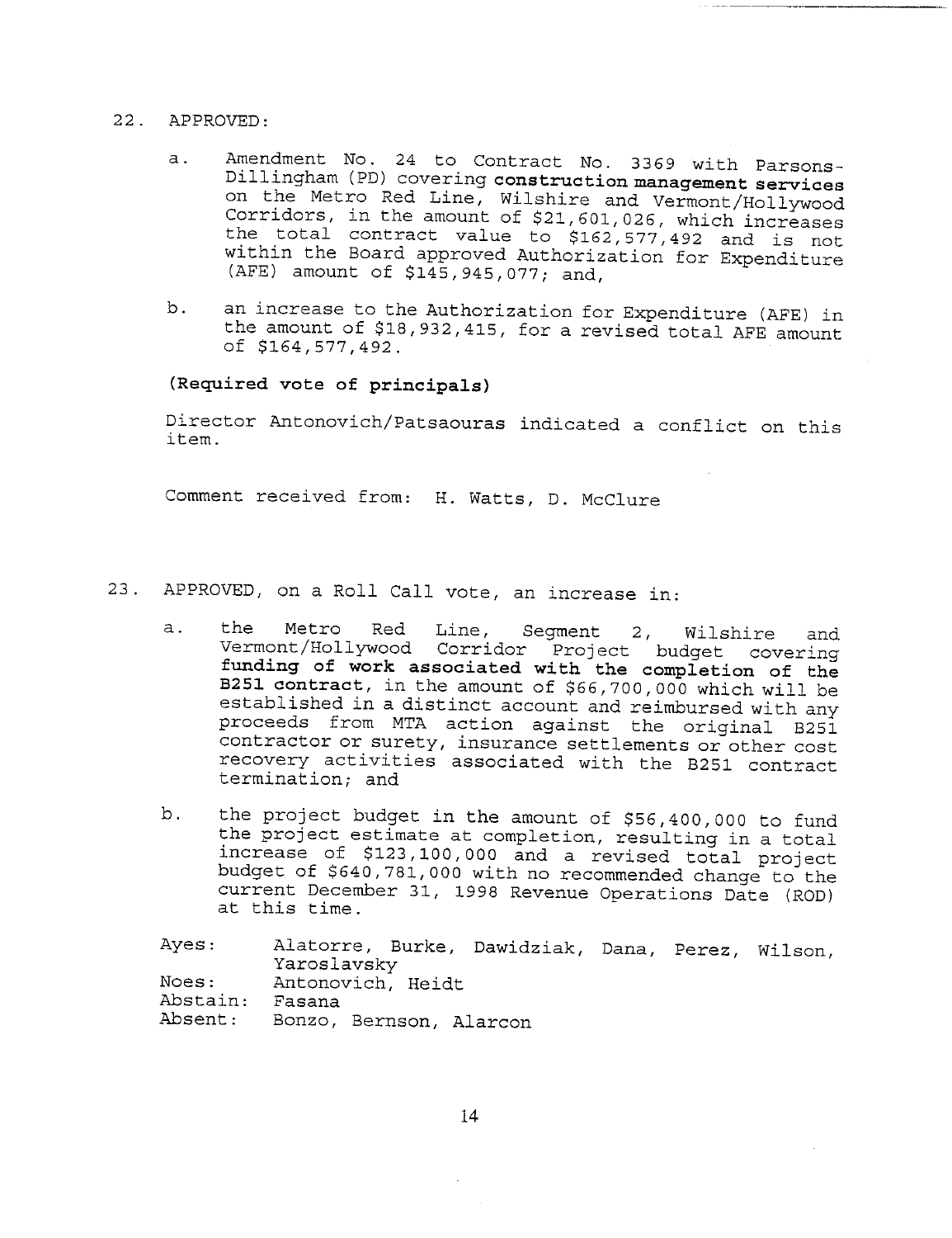Director Yaroslavsky asked if the amount being request includes contractor claims. affirmative. Staff responded in the

Linda Bohlinger explained that the City of Los Angeles agreement incorporated into the Metro Red Line Segment 2 Federal Full Funding Grant Agreement, is that they will provide \$96 million toward the cost of the project plus 50% of any Segment 2 cost overruns, up to a maximum cost overrun contribution of \$90.5 million.

Comment received from:

- L. Goss
- J. Walsh
- D. Gabbard
- B. D'Amato
- 24. APPROVED BY COMMITTEE AUTHORITY the following Work Authorization Change Notices (WACN) to contract No. C0311 with Traylor Brothers/Frontier Kemper:
	- Work Authorization Change Notice (WACN) No. 26 for a not  $\overline{a}$ . to exceed amount of \$480,000 for 42 linear feet of **soft:** ground found in the north tunnel that was not complete by the B251 Contractor at the time of B251 Contract termination;
	- b. WACN No. 34 for a not to exceed amount of \$525,000 for additional grout quantity under the Hollywood Freeway;
	- WACN No. 35 for a not to exceed amount of \$1,312,000 to  $\circ$ . modify tunnel boring machines and install additional hydraulic drills;
	- WACN No. 36 for a not to exceed amount of \$730,000 for d. modifications to the Seismic Section and an additional 258 linear feet of tunnel from the terminated location of B251 tunnels to the Hollywood Fault to Contract No. C0311 limits; and
	- e. WACN No. 37 for a not to exceed amount of \$1,800,000 for the **construction of sound enclosure** and associated. support equipment at the La Brea shaft site

the total cost for WACN Nos. 26, 34, 35, 36, 37 is a not to exceed amount of \$4,847,000, which increases the total contract value, including other pending changes, to \$129,431,440, and is within the MTA Board-approved AFE amount of \$136,863,000.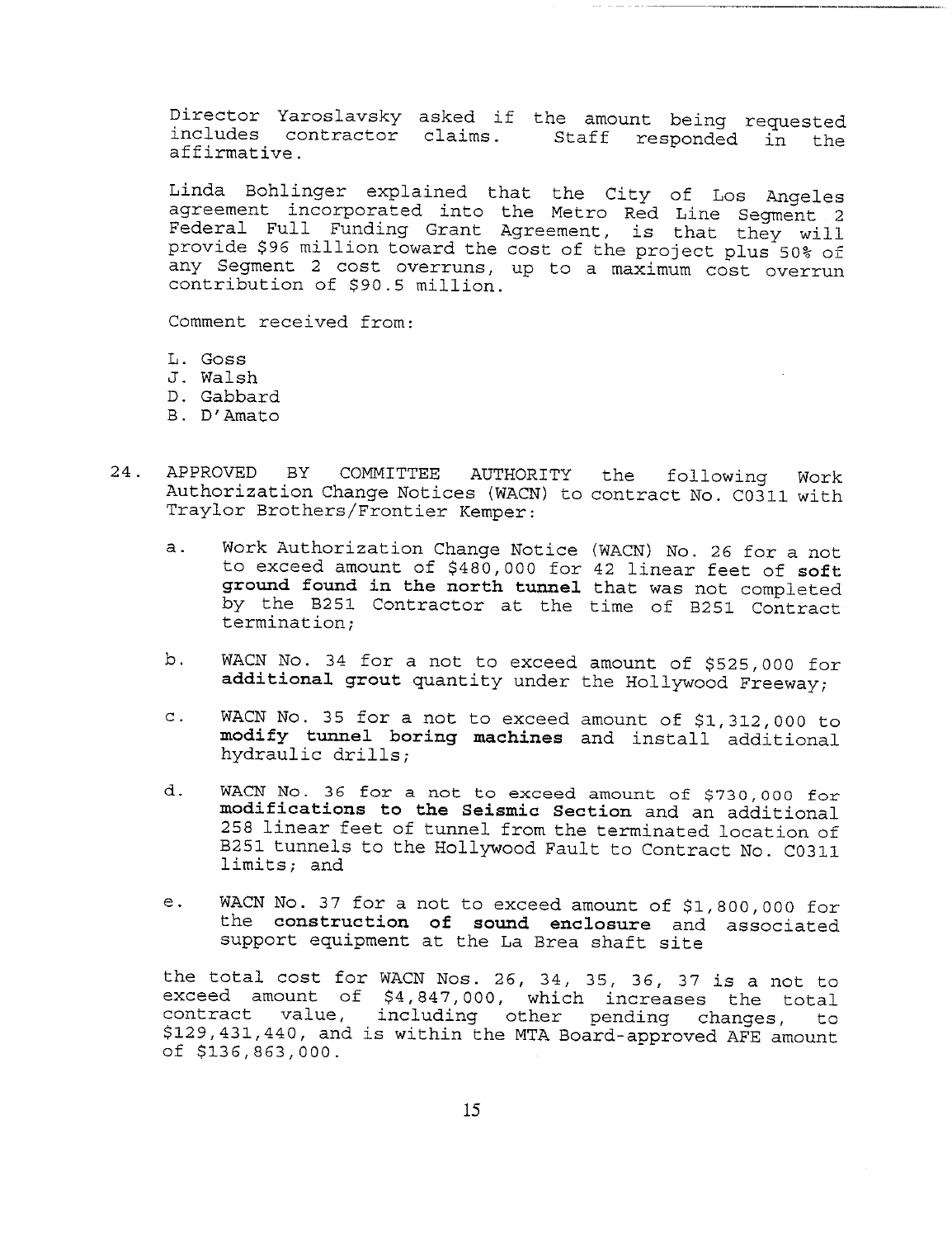- 25. APPROVED BY COMMITTEE AUTHORITY Work Authorization Change Notice (WACN) No. 38 to Contract No. C0311 with Traylor Brothers/Frontier-Kemper covering **completion of the** B251H Work **Package** from the Hollywood/Vine Station to the existing face on the Metro Red Line, North Hollywood Corridor, in the not to exceed amount of \$2,500,000, which increases the total contract value, including other pending changes, to \$127,284,440, and is within the current Board approved AFE amount of \$136,863,000.
- 26. APPROVED on Consent Calendar, Change Order NO. 49 to Contract NO. C0501 with S.J. Amoroso Construction Company, covering **adjustment of contract value to reflect the final assessment of liquidated damages** in the credit amount of \$363,052, which. decreases the total contract value to \$6,190,710, and is within the current Board approved AFE amount of \$6,595,262.
- 27. REFERRED to March Cost Containment Committee, recommendation to approve an **award fee of** \$75,178 (10%) to Managers Transit Construction (MTC) on Contract MC013,based on performance evaluation score of 3.18.

Director Antonovich/Patsaouras indicated a conflict on this item.

- 28. CARRIED OVER to March 6 Special Board Meeting, report containing a recommendation to approve:
	- a. Amendment No. 4-1 to Contract Work Order (CWO) No. 4 to Contract No. MC021 with Anil Verma Associates, covering **construction management services for Western Avenue and Sepulveda Blvd traffic signal improvements for Metro Rail** Projects in the amount of \$98,882, which increases the total CWO value to \$316,949, and is not within the current Board approved Authorization for Expenditure (AFE) amount of \$218,167; and
	- b. an increase to the AFE in the amount of \$108,782, for a revised total AFE amount of \$326,949.

Director Antonovich/Patsaouras indicated a conflict on this item.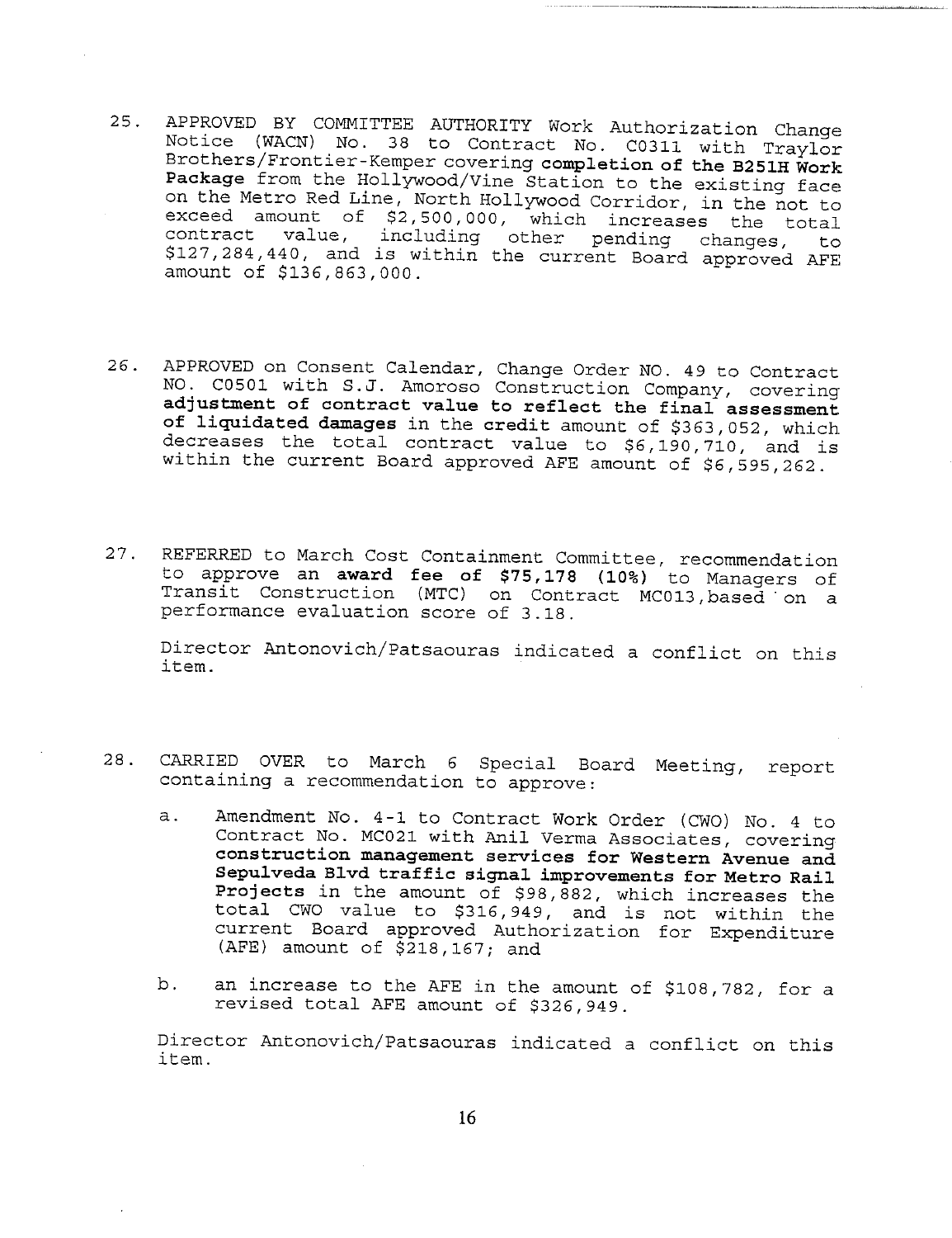#### 29. APPROVED:

- Amendment No. 22 to Contract No. 3369 with Parsons $a.$ Dillingham (PD) **covering construction management services** on the Metro Rail Projects as detailed below:
	- $1.$ an addition of \$92,036 to the Pasadena Blue Line contract, which increases the total contract value to \$338,896, and is within the current Board approved Authorization for Expenditure (AFE) amount of \$338,896;
	- 2. an addition of \$153,393 to the Metro Green Line contract, which increases the total contract value to \$164,452, and is not within the current Board approved Authorization for Expenditure (AFE) amount of \$11,059;
	- $3.$ an addition of \$121,540 to the Metro Red Line, Segment 1 contract, which increases the total contract to \$118,187,157, and is not within the current Board approved Authorization for Expenditure (AFE) amount of \$118,120,313; and
	- an addition of \$30,679 to the Metro Red Line Mid- $4.$ Cities Extension Project contract, which increases the total contract value to \$30,679, and is not within the current Board approved AFE amount of \$0; and
- b. an increase to the Authorization for Expenditure (AFE) on the Metro Rail Projects as detailed below:
	- an increase to the Pasadena Blue Line AFE in the 1. amount of \$I0,000 for pending changes, for a revised total AFE amount of \$348,896;
	- 2. an increase to the Metro Green Line AFE in the amount of \$153,393, for the current amendment, for a revised total AFE amount of \$164,452;
	- 3. an increase to the Metro Red Line, Segment 1 AFE in the amount of \$86,844 for the current amendment and pending changes, for a revised total AFE amount of \$118,207,157; and
	- 4. an increase to the Metro Red Line, Mid-Cities Extension project AFE in the amount of \$40,979 for the current amendment and pending changes, for a revised total AFE amount of \$40,979.

Directors Antonovich/Patsaouras indicated a conflict on this item.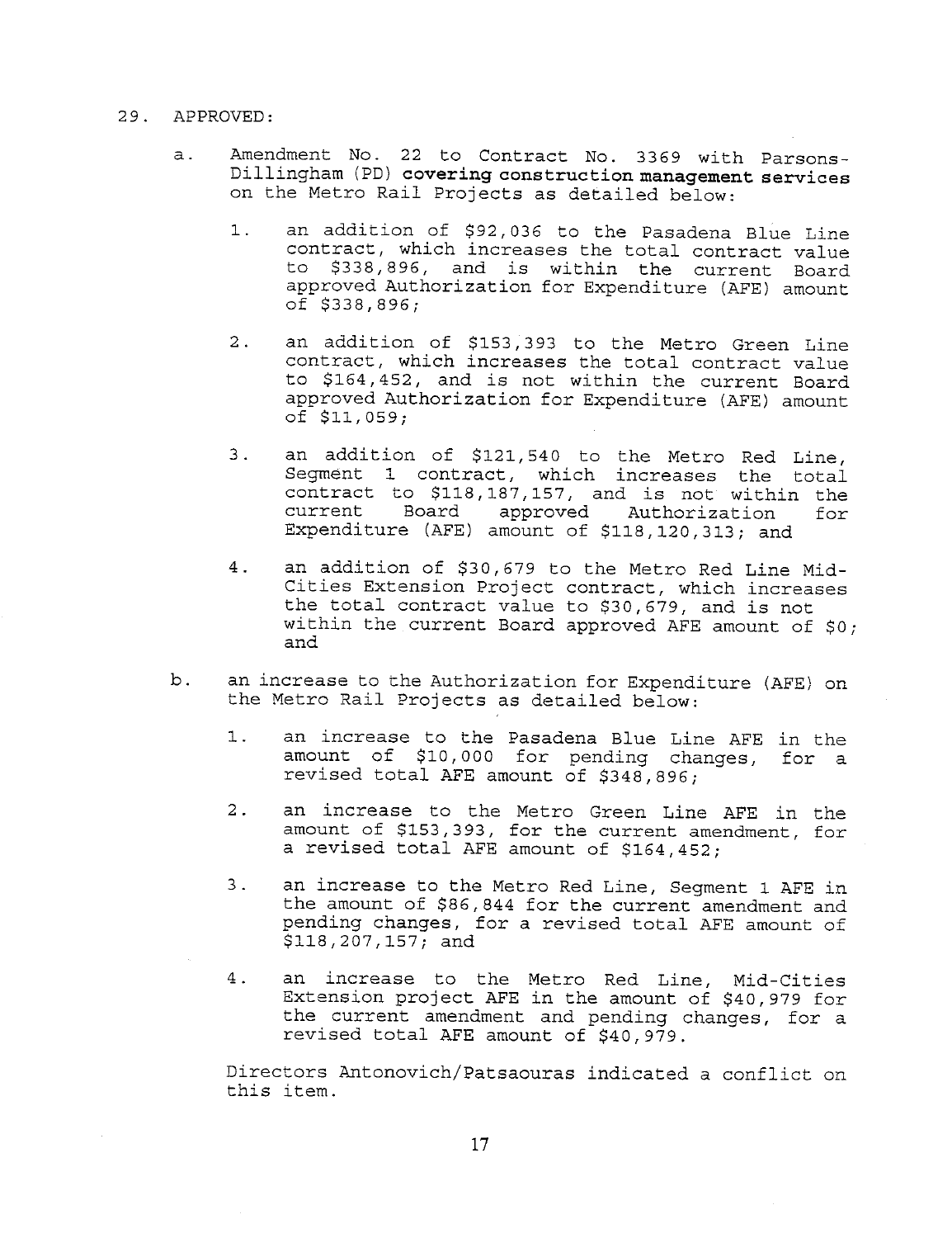Comment received from P. Moser

# **PLANNING & PROGRAMMING COMMITTEE -** Items 30 throuqh 32

- 30. APPROVED on Consent Calendar, adoption of the Community Linkages' recommendation to locate the Little Tokyo/Arts District Station portal at the southwest corner of Santa Fe Avenue and Third Street.
- 31. APPROVED on Consent Calendar, the following actions:
	- a. the findings of the December 2, 1995 Public Hearing concerning the MTA's Draft Bus/Rail Interface Plan for Metro Red Line Segment 2A, Wilshire Boulevard extension;
	- b. adoption of the Final Metro Red Line Segment 2A Bus/Rail Interface Plan;
	- C° adoption of the official revised pages to Official Route Descriptions;
	- d. adoption of a new fare structure and transfer provisions for the Metro Red Line to include a cash fare of \$1.35, and line continuation transfers offered at no charge to riders transferring between Wilshire Boulevard buses, Line 426 buses, Line 497 buses, and the Metro Red Line;
	- e. implementation of the interface plan and new fare structure at the same time or as close as possible to the revenue operations date established for the Metro Red Line Segment 2A, Wilshire Boulevard extension;
	- seeking funding through the FY '96-97 Call for Projects f. recertification to provide passenger amenities at the Wilshire/Western station for patrons transferring from rail to bus at that location for an estimated cost of \$200,000 for improvements such as benches, shelters and other amenities as needed.

Comment received from: D. Gabbard, H. Watts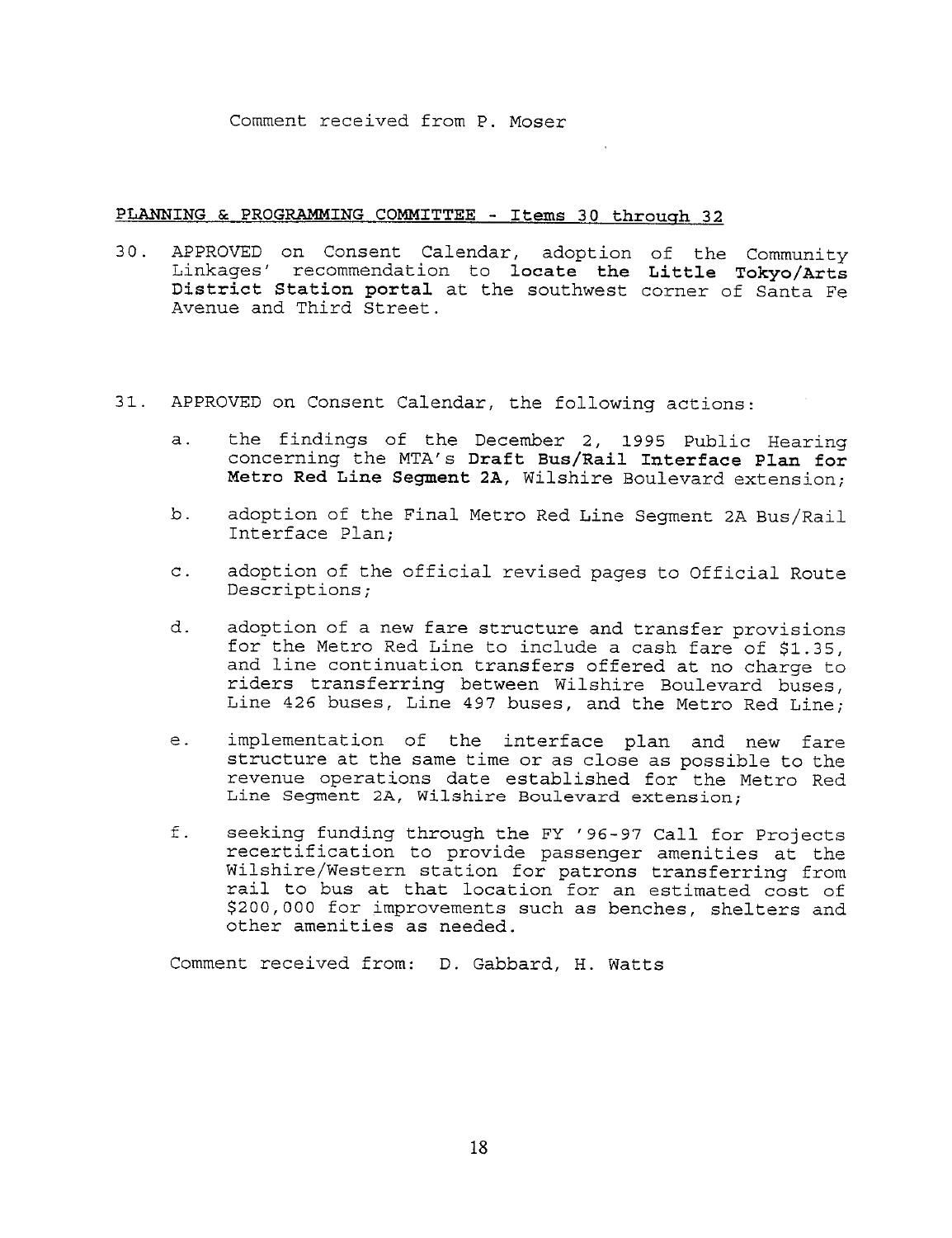- 32. APPROVED on Consent Calendar, an increase to the scope of work for Daniel, Mann, Johnson, & Mendenhall in the amount of \$822,917 to be funded out of the ISTEA demonstration grant and Prop C 25% Call For Projects Grant, covering a Project Study Report (PSR) on the Harbor Freeway Transitway extension for a revised contract amount of \$4,073,737, comprised of the following:
	- a. \$116,702 to provide right-of-way estimate preparation in the study area which was not included in the original scope of work;
	- b. \$92,965 to collect City of Los Angeles traffic data;
	- $\mathsf{C}$ . \$613,250 to provide for Major Investment Study (MIS) work required during the course of the Project Study Report (PSR)

Director Alarcon indicated a conflict on this item.

#### **OTHER**

33. Items not on the posted agenda - None

#### Items from Addendum:

- 34. CARRIED OVER to March 6 Special Board Meeting LOSSAN Board recommendations concerning pending state legislation affecting funding, administrative structure and operation of inter-city rail service serving Los Angeles County:
	- a. Support the position that there should be one statewide bill on intercity rail matters which addresses a<br>continued state funding commitment, includes a continued state funding commitment, includes a<br>partnership with Caltrans to provide contractual Caltrans to provide contractual oversight/consistency, with the day to day operations managed at the local, regional level, through a careful assessment of the three pending bills: SB349, SB 457, and ABI720, as they include different administrative structures, funding commitments, and performance criteria.
	- b. Authorize the LOSSAN Chairwoman or designee to attend the Senate Transportation Committee meeting to testify concerning LOSSAN Board recommendations.
	- c. Approve comments concerning legislative changes for ABI720 and SB457 and, oppose the bills unless amended.